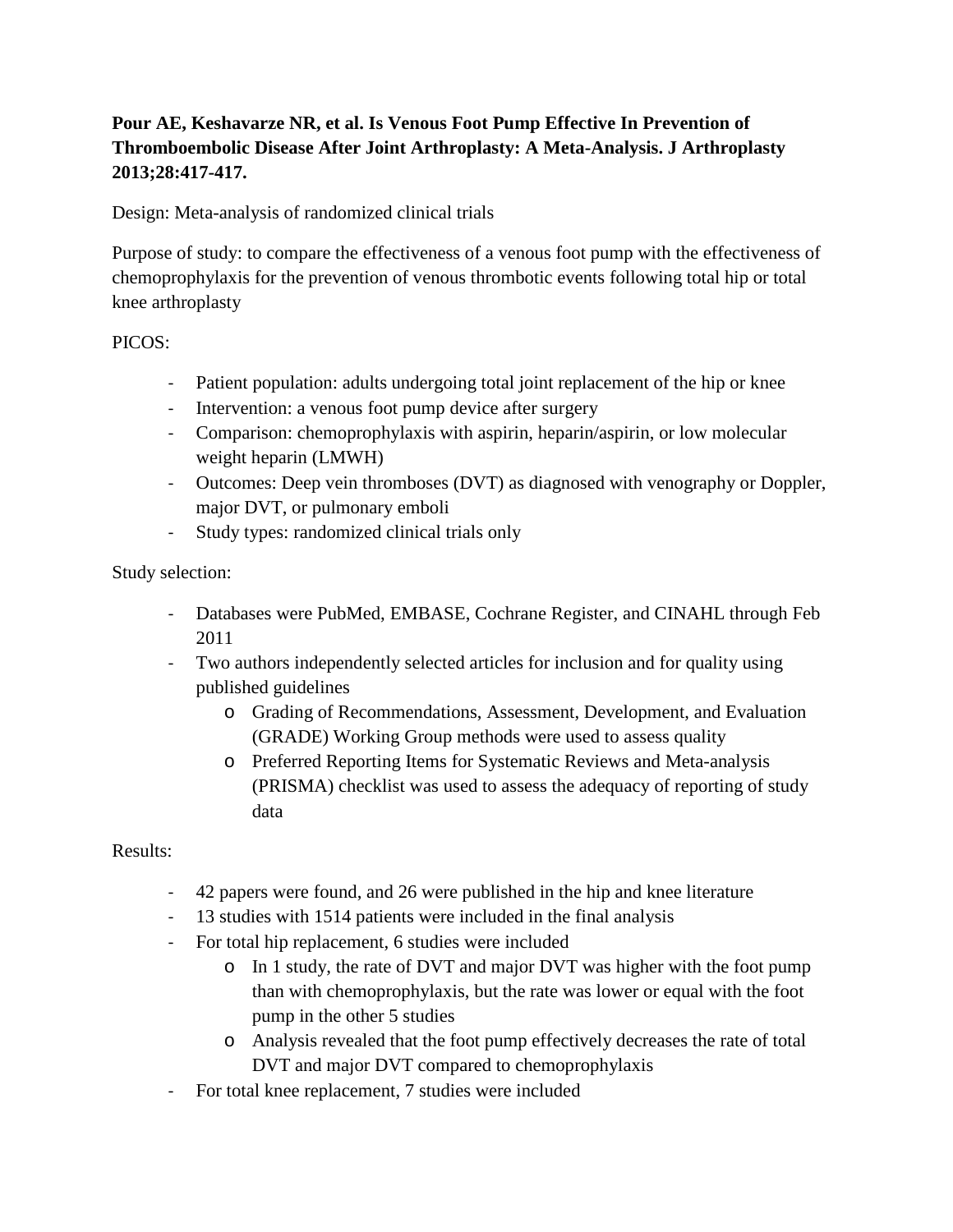- o In 3 studies, the rate of total DVT was higher with the foot pump, and the rate of major DVT was higher with the foot pump in 1 study
- o The rate of pulmonary emboli was higher in the chemoprophylaxis group in 2 studies and was higher in the foot pump group in 1 study
- o Analysis showed that chemoprophylaxis can lower the rate of DVT more compared to the foot pump, but the foot pump and chemoprophylaxis are not significantly different with respect to the rate of major DVT
- The hip and knee surgery data combined revealed that the foot pump revealed that the foot pump had a lower rate of DVT and major DVT

Authors' conclusions:

- The prevention of major thrombotic events after total joint replacement is controversial, but optimal use of a venous foot pump device alone or in combination with less potent chemoprophylaxis is an effective strategy in lowering the rate of thrombotic events while avoiding wound hematomas and other complications of more potent chemoprophylaxis
- Many of the foot pumps used in the included studies were older than some of the more current models of foot pump devices
- DVT diagnosed with Doppler or venography is not a strong predictor of pulmonary emboli

Comments:

- There are major problems with the meta-analysis, but it may be possible to salvage some interpretable results
- The rates of DVT in Table 2 are presented as percentages, not as numbers, making it necessary for the reader to calculate the actual numbers needed to reproduce the analyses
- The presentation of the summary data is unsatisfactory, since rate ratios are not clearly presented
	- o For example in the section of total hip arthroplasty, the analysis what revealed that the foot pump could decrease the rate of DVT is presented as follows; "p=0.003, 95% confidence interval=0.38 to 0.78,  $I^2 = 59\%$ "
	- o This may mean that there was a summary risk ratio between 0.38 and 0.78, probably around the middle of that interval, but the point estimate was lacking in all of the assertions that an analysis was performed to compare the foot pump with chemoprophylaxis
- There is no effort to explore the possible sources of heterogeneity, which was very high and deserves some examination
- The author's Figure 1, which takes up nearly an entire page, is the forest plot for total DVT in the hip patients; it may be more conveniently presented as follows after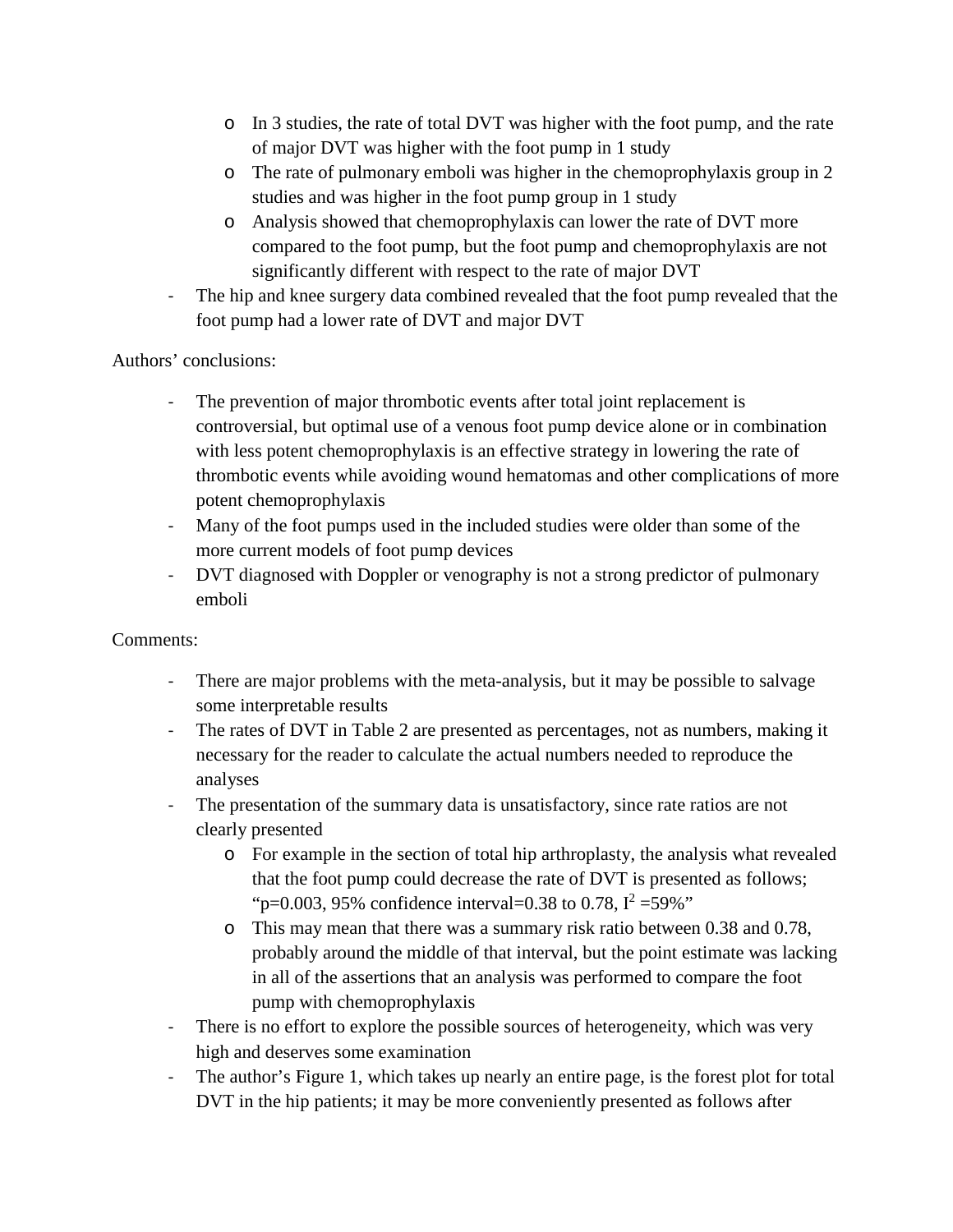#### computing the numbers of events for each study

advantage for the foot pump

|                                                                                                            | <b>Foot pump</b> |              | Chemoprophylaxis |       |            | <b>Risk Ratio</b>          | <b>Risk Ratio</b>                                             |  |  |
|------------------------------------------------------------------------------------------------------------|------------------|--------------|------------------|-------|------------|----------------------------|---------------------------------------------------------------|--|--|
| <b>Study or Subgroup</b>                                                                                   | <b>Events</b>    | <b>Total</b> | <b>Events</b>    | Total |            | Weight M-H, Random, 95% CI | M-H. Random, 95% CI                                           |  |  |
| Fordyce 1992                                                                                               | 4                | 39           | 16               | 40    | 20.5%      | $0.26$ [0.09, 0.70]        |                                                               |  |  |
| Pietsch 2003                                                                                               |                  | 50           | 4                | 50    | 6.6%       | $0.11$ [0.01, 2.01]        |                                                               |  |  |
| Pitto 2004                                                                                                 | З.               | 100          | 6.               | 100   | 16.5%      | $0.50$ [0.13, 1.94]        |                                                               |  |  |
| Santori 1994                                                                                               | 9                | 67           | 23               | 65    | 24.1%      | $0.38$ [0.19, 0.76]        |                                                               |  |  |
| Stannard 1996                                                                                              |                  | 25           | 6                | 25    | 6.8%       | $0.08$ [0.00, 1.30]        |                                                               |  |  |
| Warwick 1998                                                                                               | 26               | 147          | 18               | 143   | 25.5%      | 1.41 [0.81, 2.45]          |                                                               |  |  |
| <b>Total (95% CI)</b>                                                                                      |                  | 428          |                  |       | 423 100.0% | $0.42$ [0.18, 0.99]        |                                                               |  |  |
| Total events                                                                                               | 42               |              | 73               |       |            |                            |                                                               |  |  |
| Heterogeneity: Tau <sup>2</sup> = 0.65; Chi <sup>2</sup> = 17.09, df = 5 (P = 0.004); l <sup>2</sup> = 71% |                  |              |                  |       |            |                            | 0.01                                                          |  |  |
| Test for overall effect: $Z = 1.99$ (P = 0.05)                                                             |                  |              |                  |       |            |                            | 10<br>100<br>n 1<br>Favours foot pump Favours chemoprophylaxi |  |  |

- This represents a relative risk of 0.42 favoring the foot pump over chemoprophylaxis, but there is great heterogeneity
- Three of the studies used heparin or heparin-ASA, while 3 studies used LMWH in the control arm; when these three LMWH studies are isolated, there is less of an

|                                                                                                          | <b>Foot pump</b> |     | Chemoprophylaxis |              |            | <b>Risk Ratio</b>          | <b>Risk Ratio</b> |                                           |                     |     |
|----------------------------------------------------------------------------------------------------------|------------------|-----|------------------|--------------|------------|----------------------------|-------------------|-------------------------------------------|---------------------|-----|
| <b>Study or Subgroup</b>                                                                                 | Events Total     |     | <b>Events</b>    | <b>Total</b> |            | Weight M-H, Random, 95% CI |                   |                                           | M-H, Random, 95% CI |     |
| Fordvce 1992                                                                                             | 4                | 39  | 16               | 40           | 0.0%       | $0.26$ [0.09, 0.70]        |                   |                                           |                     |     |
| Pietsch 2003                                                                                             | 0                | 50  | 4                | 50           | 13.0%      | $0.11$ [0.01, 2.01]        |                   |                                           |                     |     |
| Pitto 2004                                                                                               | з.               | 100 | 6                | 100          | 33.6%      | $0.50$ [0.13, 1.94]        |                   |                                           |                     |     |
| Santori 1994                                                                                             | 9                | 67  | 23               | 65           | $0.0\%$    | $0.38$ [0.19, 0.76]        |                   |                                           |                     |     |
| Stannard 1996                                                                                            |                  | 25  | 6                | 25           | $0.0\%$    | $0.08$ [0.00, 1.30]        |                   |                                           |                     |     |
| Warwick 1998                                                                                             | 26               | 147 | 18               | 143.         | 53.4%      | 1.41 [0.81, 2.45]          |                   |                                           |                     |     |
| <b>Total (95% CI)</b>                                                                                    |                  | 297 |                  |              | 293 100.0% | $0.71$ [0.22, 2.32]        |                   |                                           |                     |     |
| Total events                                                                                             | 29               |     | 28               |              |            |                            |                   |                                           |                     |     |
| Heterogeneity: Tau <sup>z</sup> = 0.60; Chi <sup>z</sup> = 4.61, df = 2 (P = 0.10); i <sup>z</sup> = 57% |                  |     |                  |              |            |                            | 0.01              | n 1                                       | 1'n                 | 100 |
| Test for overall effect: $Z = 0.56$ (P = 0.57)                                                           |                  |     |                  |              |            |                            |                   | Favours foot pump Favours chemoprophylaxi |                     |     |

- The risk ratio still favors the foot pump, but the effect size is smaller and statistical significance is lost

- The authors' Figure 2, the forest plot for major DVT with the hip patients, can be reproduced as follows:

|                                                                                                            | <b>Foot pump</b> |     | Chemoprophylaxis |      | <b>Risk Ratio</b> |                                   | <b>Risk Ratio</b>                    |
|------------------------------------------------------------------------------------------------------------|------------------|-----|------------------|------|-------------------|-----------------------------------|--------------------------------------|
| <b>Study or Subgroup</b>                                                                                   | Events Total     |     | <b>Events</b>    |      |                   | Total Weight M-H, Random, 95% Cl  | M-H, Random, 95% CI                  |
| Fordyce 1992                                                                                               |                  | 39  | 8                | 40   | 19.9%             | $0.26$ [0.06, 1.13]               |                                      |
| Pietsch 2003                                                                                               |                  | 50  | 3                | 50   | 10.4%             | $0.14$ [0.01, 2.70] $\rightarrow$ |                                      |
| Pitto 2004                                                                                                 | 0                | 100 | 2                | 100  | 10.0%             | $0.20$ [0.01, 4.11]               |                                      |
| Santori 1994                                                                                               | з                | 67  | 16               | 65.  | 22.4%             | $0.18$ [0.06, 0.59]               |                                      |
| Stannard 1996                                                                                              |                  | 25  | 6                | 25   | 10.9%             | $0.08$ [0.00, 1.30]               |                                      |
| Warwick 1998                                                                                               | 19               | 147 | 13               | 143. | 26.5%             | 1.42 [0.73, 2.77]                 |                                      |
| <b>Total (95% CI)</b>                                                                                      |                  | 428 |                  |      | 423 100.0%        | 0.30 [0.09, 0.98]                 |                                      |
| Total events                                                                                               | 24               |     | 48               |      |                   |                                   |                                      |
| Heterogeneity: Tau <sup>2</sup> = 1.25; Chi <sup>2</sup> = 15.67, df = 5 (P = 0.008); i <sup>2</sup> = 68% |                  |     |                  |      |                   |                                   | 'n n1<br>0 <sup>1</sup><br>100<br>10 |
| Test for overall effect: $Z = 1.99$ (P = 0.05)                                                             |                  |     |                  |      |                   |                                   | Favours foot pump Favours chemo      |

- The RR of 0.30 favors the foot pump but it is possible to again isolate the studies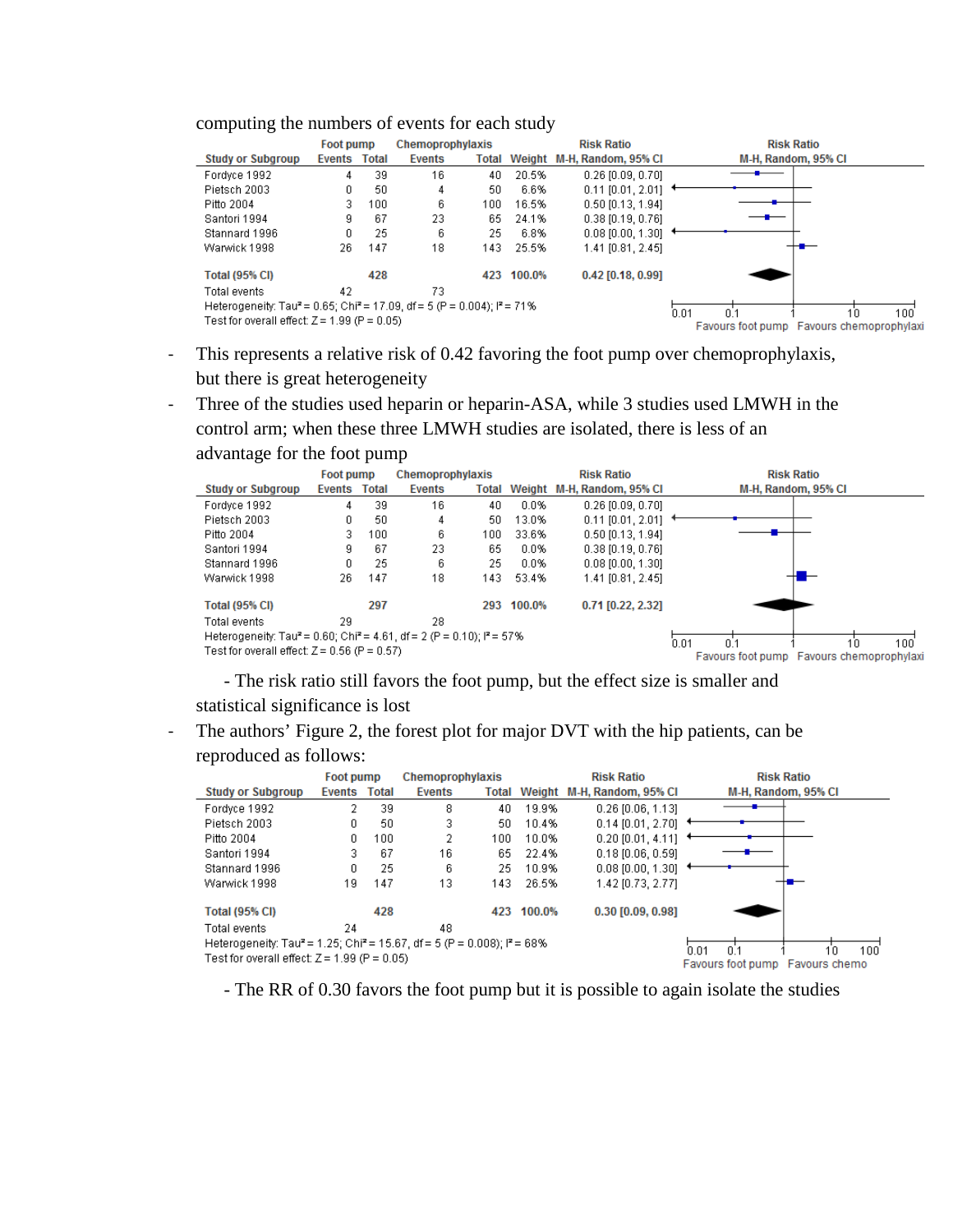#### which used LMWH as the control treatment

-

|                                                                                                          | <b>Foot pump</b>                 |              | Chemoprophylaxis |     |            | <b>Risk Ratio</b>                | <b>Risk Ratio</b>             |
|----------------------------------------------------------------------------------------------------------|----------------------------------|--------------|------------------|-----|------------|----------------------------------|-------------------------------|
| <b>Study or Subgroup</b>                                                                                 | <b>Events</b>                    | <b>Total</b> | <b>Events</b>    |     |            | Total Weight M-H, Random, 95% CI | M-H, Random, 95% CI           |
| Fordyce 1992                                                                                             | 2                                | 39           | 8                | 40  | 0.0%       | $0.26$ [0.06, 1.13]              |                               |
| Pietsch 2003                                                                                             |                                  | 50           | 3                | 50  | 21.2%      | $0.14$ [0.01, 2.70]              |                               |
| Pitto 2004                                                                                               | 0.                               | 100          | 2                | 100 | 20.4%      | $0.20$ [0.01, 4.11]              |                               |
| Santori 1994                                                                                             | 3                                | 67           | 16               | 65  | 0.0%       | $0.18$ [0.06, 0.59]              |                               |
| Stannard 1996                                                                                            |                                  | 25           | 6                | 25  | 0.0%       | $0.08$ [0.00, 1.30]              |                               |
| Warwick 1998                                                                                             | 19                               | 147          | 13               | 143 | 58.5%      | 1.42 [0.73, 2.77]                |                               |
| <b>Total (95% CI)</b>                                                                                    |                                  | 297          |                  |     | 293 100.0% | 0.59 [0.11, 3.05]                |                               |
| Total events                                                                                             | 19                               |              | 18               |     |            |                                  |                               |
| Heterogeneity: Tau <sup>z</sup> = 1.09; Chi <sup>z</sup> = 3.77, df = 2 (P = 0.15); i <sup>z</sup> = 47% |                                  |              |                  |     |            |                                  | 100<br>n n1<br>0 <sup>1</sup> |
| Test for overall effect: $Z = 0.64$ (P = 0.53)                                                           | Eavours foot nump. Eavours chemo |              |                  |     |            |                                  |                               |

- Again the RR is less favorable to the foot pump, and the degree of heterogeneity is reduced
- The authors' Figure 3 for total DVT in the knee patents, shows a RR very near 1; the

|                                                                                                   | <b>Foot pump</b> |              | Chemoprophylaxis |     |            | <b>Risk Ratio</b>                |                                 | <b>Risk Ratio</b>   |     |
|---------------------------------------------------------------------------------------------------|------------------|--------------|------------------|-----|------------|----------------------------------|---------------------------------|---------------------|-----|
| <b>Study or Subgroup</b>                                                                          | Events           | <b>Total</b> | <b>Events</b>    |     |            | Total Weight M-H, Random, 95% CI |                                 | M-H, Random, 95% CI |     |
| Blanchard 1999                                                                                    | 33               | 63           | 16               | 67  | 24.2%      | 2.19 [1.35, 3.57]                |                                 |                     |     |
| Haas 1990                                                                                         | 8                | 36           | 17               | 36  | 21.4%      | $0.47$ [0.23, 0.95]              |                                 |                     |     |
| Noraren 1998                                                                                      | 4                | 21           | 0                | 19  | 4.8%       | 8.18 [0.47, 142.62]              |                                 |                     |     |
| Warwick 2002                                                                                      | 57               | 117          | 48               | 112 | 26.3%      | 1.14 [0.86, 1.51]                |                                 |                     |     |
| Westrich 1996                                                                                     | 11               | 41           | 26               | 39  | 23.4%      | $0.40$ [0.23, 0.70]              |                                 |                     |     |
| <b>Total (95% CI)</b>                                                                             |                  | 278          |                  |     | 273 100.0% | 0.95 [0.48, 1.90]                |                                 |                     |     |
| Total events                                                                                      | 113              |              | 107              |     |            |                                  |                                 |                     |     |
| Heterogeneity: Tau <sup>2</sup> = 0.45; Chi <sup>2</sup> = 27.62, df = 4 (P < 0.0001): $P = 86\%$ |                  |              |                  |     |            |                                  | 0 <sup>1</sup><br>۵n n          | 10                  | 100 |
| Test for overall effect: $Z = 0.14$ (P = 0.89)                                                    |                  |              |                  |     |            |                                  | Favours foor pump Favours chemo |                     |     |

two prevention strategies are equivalent with an RR of 0.95

However, if the two trials which used ASA are removed, and the four trials of LMWH are pooled, the RR is 1.67 in favor of chemoprophylaxis, but is not statistically significant

|                                                                                                          | Foot pump |                                 | Chemoprophylaxis |     | <b>Risk Ratio</b> |                                  | <b>Risk Ratio</b>                  |
|----------------------------------------------------------------------------------------------------------|-----------|---------------------------------|------------------|-----|-------------------|----------------------------------|------------------------------------|
| <b>Study or Subgroup</b>                                                                                 | Events    | <b>Total</b>                    | <b>Events</b>    |     |                   | Total Weight M-H, Random, 95% CI | M-H, Random, 95% CI                |
| Blanchard 1999                                                                                           | 33        | 63                              | 16               | 67  | 43.5%             | 2.19 [1.35, 3.57]                | -                                  |
| Haas 1990                                                                                                | 8         | 36                              | 17               | 36  | $0.0\%$           | $0.47$ [0.23, 0.95]              |                                    |
| Norgren 1998                                                                                             | 4         | 21                              | 0                | 19  | 4.9%              | 8.18 [0.47, 142.62]              |                                    |
| Warwick 2002                                                                                             | 57        | 117                             | 48               | 112 | 51.6%             | 1.14 [0.86, 1.51]                |                                    |
| Westrich 1996                                                                                            | 11        | 41                              | 26               | 39  | $0.0\%$           | $0.40$ [0.23, 0.70]              |                                    |
| <b>Total (95% CI)</b>                                                                                    |           | 201                             |                  | 198 | 100.0%            | 1.67 [0.86, 3.23]                |                                    |
| Total events                                                                                             | 94        |                                 | 64               |     |                   |                                  |                                    |
| Heterogeneity: Tau <sup>z</sup> = 0.20; Chi <sup>z</sup> = 6.98, df = 2 (P = 0.03); i <sup>z</sup> = 71% |           |                                 |                  |     |                   |                                  | n n1<br>$100^{\circ}$<br>0.1<br>10 |
| Test for overall effect: $Z = 1.51$ (P = 0.13)                                                           |           | Favours foor pump Favours chemo |                  |     |                   |                                  |                                    |

- None of these considerations prove that LMWH is different from chemoprophylaxis with ASA, but the heterogeneity may arise from such differences in which interventions were used
- There appears to be an error in reporting of the rates of pulmonary emboli, which were rare and which were about evenly distributed between foot pump and chemoprophylaxis; in the Total Knee Arthroplasty section of the results, the author say that PE was more common in the Haas study, but the Table 2 shows no occurrence of PE for Haas, and the Haas abstract reports no data on PE